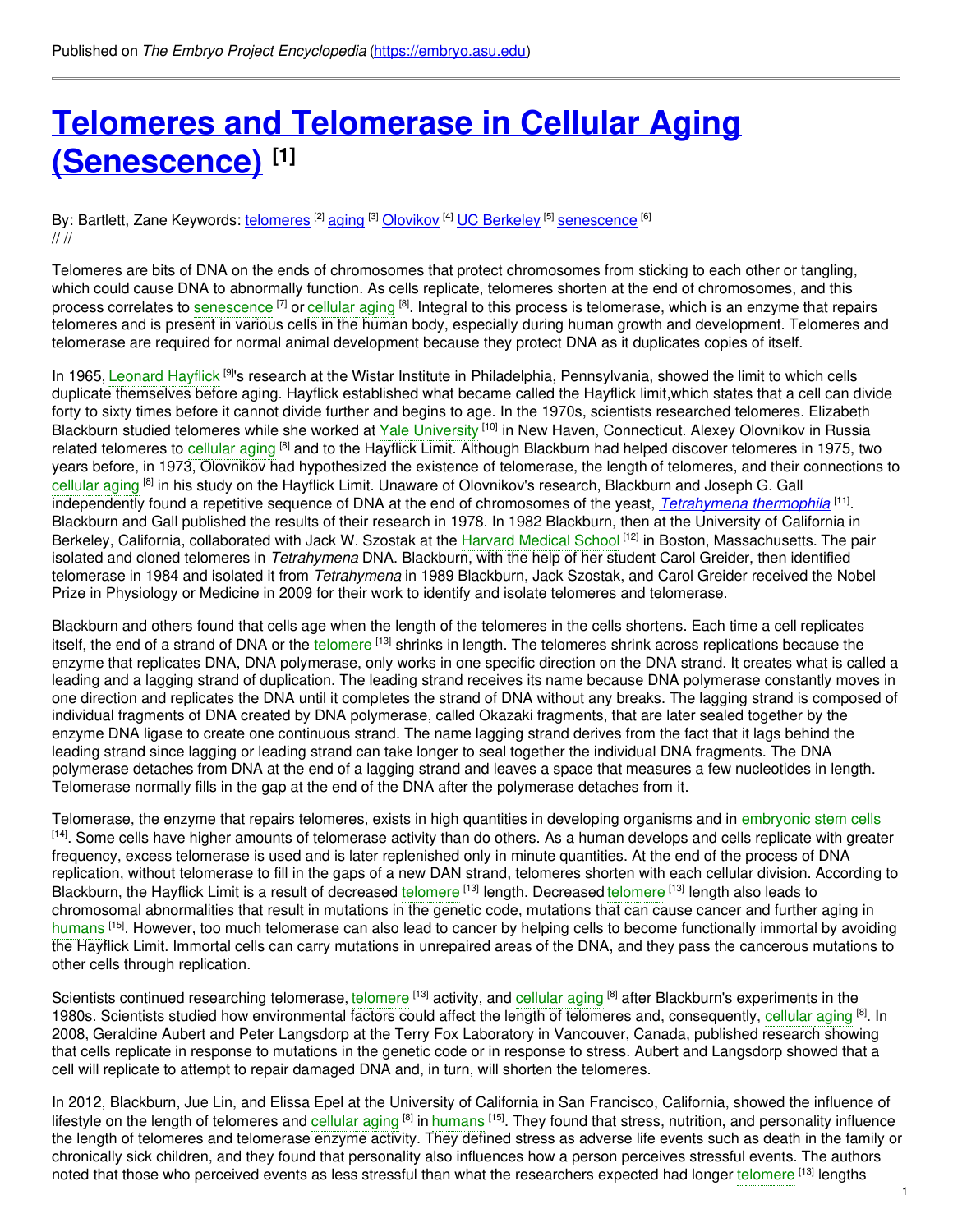compared to individuals who perceived events as more stressful than what researchers expected. Behaviors such as smoking or eating processed meats also correlated with shorter than normal [telomere](https://embryo.asu.edu/search?text=telomere) <sup>[13]</sup> lengths. Also, those who took vitamin C or E supplements had longer than normal [telomere](https://embryo.asu.edu/search?text=telomere) <sup>[13]</sup> lengths. The results of Blackburn and her team's experiment verified that environmental factors affect the length of telomeres.

Some people have criticized [telomere](https://embryo.asu.edu/search?text=telomere) [13] research. Harry Rubin, at the University of California in Berkeley argued that researchers who studied telomeres in relation to cancer sometimes produce suspect data. Others argued that scientists pay too much attention on [telomere](https://embryo.asu.edu/search?text=telomere) <sup>[13]</sup> research when they should also study other factors involved in the cell cycle.

# **Sources**

- 1. Aubert, Geraldine, and Peter M. Langsdorp "Telomeres and aging." *Physiological Reviews* 88 (2008): 557–79. <http://physrev.physiology.org/content/physrev/88/2/557.full.pdf> <sup>[16]</sup> (Accessed February 17, 2015).
- 2. Blackburn, Elizabeth H., and Joseph G. Gall. "A tandemly repeated sequence at the termini of the extrachromosomal ribosomal RNA [genes](https://embryo.asu.edu/search?text=genes) [17] in Tetrahymena." *Journal of Molecular Biology* 120 (1978): 33–53.
- 3. Greider, Carol W., and Elizabeth H. Blackburn. "A telomeric sequence in the RNA of Tetrahymena telomerase required for [telomere](https://embryo.asu.edu/search?text=telomere) [13] repeat synthesis." *Nature* 337 (1989): 331–7.
- 4. Hayflick, Leonard. "The limited in [vitro](https://embryo.asu.edu/search?text=in%20vitro) <sup>[18]</sup> lifetime of human diploid cell strains." *Experimental Cell Research* 37 (1965): 614–36.
- 5. Hayflick, Leonard, and Paul S. Moorhead. "The serial cultivation of human diploid cell strains." *Experimental Cell Research* 25 (1961): 585–621.
- 6. Jiang, Lijing. "Degeneration in Miniature: History of Cell Death and Aging Research in the Twentieth Century" PhD diss., *Arizona State University,* 2013. http://repository.asu.edu/ attachments/114558/content/ [Jiang\\_asu\\_0010E\\_13292.pdf](http://repository.asu.edu/attachments/114558/content/%25%0A%09%0920Jiang_asu_0010E_13292.pdf) [19] (Accessed June 6, 2014).
- 7. Lin, Jue, Elissas Epel, and Elizabeth Blackburn. "Telomeres and lifestyle factors: roles in cellular Aging." *Mutation Research* 730 (2012): 85–9.
- 8. Nobel Prize. "The Nobel Prize in [Physiology](https://embryo.asu.edu/search?text=Nobel%20Prize%20in%20Physiology%20or%20Medicine) or Medicine [20] 2009." *Nobel Media.* [http://www.nobelprize.org/nobel\\_prizes/medicine/laureates](http://www.nobelprize.org/nobel_prizes/medicine/laureates/%0A%09%092009/) /2009/ <sup>[21]</sup> (Accessed October 5, 2013).
- 9. Olovnikov, Alexey M. "A theory of marginotomy. The incomplete copying of template margin in enzymic synthesis of polynucleotides and biological significance of the phenomenon." *Journal of Theoretical Biology*41 (1973): 181–90.
- 10. Rubin, Harry. "Telomerase and cellular lifespan: ending the debate?" *Nature Biotechnology* 16 (1998): 396–7.
- 11. Strauss, Evelyn. "Albert Lasker Award for Special Achievement in Medical Science." *Lasker Foundation.* [http://www.laskerfoundation.org/awards/2006\\_s\\_description.](http://www.laskerfoundation.org/awards/2006_s_description.%0A%09%09htm) htm [22] (Accessed October 20, 2013).
- 12. Szostak, Jack W., and Elizabeth H. Blackburn. "Cloning yeast telomeres on linear plasmid vectors." *Cell* 29 (1982): 245– 55.

Telomeres are sequences of DNA on the ends of chromosomes that protect chromosomes from sticking to each other or tangling, which could cause irregularities in normal DNA functions. As cells replicate, telomeres shorten at the end of chromosomes, which correlates to senescence or cellular aging. Integral to this process is telomerase, which is an enzyme that repairs telomeres and is present in various cells in the human body, especially during human growth and development. Telomeres and telomerase are required for normal human embryonic development because they protect DNA as it completes multiple rounds of replication.

# **Subject**

[Telomerase](https://embryo.asu.edu/library-congress-subject-headings/telomerase) <sup>[23]</sup> [Blackburn,](https://embryo.asu.edu/library-congress-subject-headings/blackburn-elizabeth-h) Elizabeth H. <sup>[24]</sup> [Greider,](https://embryo.asu.edu/library-congress-subject-headings/greider-carol-w) Carol W. <sup>[25]</sup> Wistar Institute of [Anatomy](https://embryo.asu.edu/library-congress-subject-headings/wistar-institute-anatomy-and-biology) and Biology<sup>[26]</sup> [Aging](https://embryo.asu.edu/library-congress-subject-headings/aging) <sup>[27]</sup> [DNA](https://embryo.asu.edu/library-congress-subject-headings/dna) <sup>[28]</sup> [Chromosomes](https://embryo.asu.edu/library-congress-subject-headings/chromosomes) <sup>[29]</sup> [Yeast](https://embryo.asu.edu/library-congress-subject-headings/yeast) <sup>[30]</sup> [Stem](https://embryo.asu.edu/library-congress-subject-headings/stem-cells-0) cells <sup>[31]</sup> [embryonic](https://embryo.asu.edu/library-congress-subject-headings/embryonic-stem-cells) stem cells <sup>[32]</sup> [telomere](https://embryo.asu.edu/medical-subject-headings/telomere) <sup>[33]</sup>

## **Topic**

<u>[Theories](https://embryo.asu.edu/topics/theories)</u> [34]

## **Publisher**

Arizona State University. School of Life Sciences. Center for Biology and Society. Embryo Project Encyclopedia.

## **Rights**

Copyright Arizona Board of Regents Licensed as Creative Commons Attribution-NonCommercial-Share Alike 3.0 Unported (CC BY-NC-SA 3.0) http://creativecommons.org/licenses/by-nc-sa/3.0/

## **Format**

[Articles](https://embryo.asu.edu/formats/articles) <sup>[35]</sup>